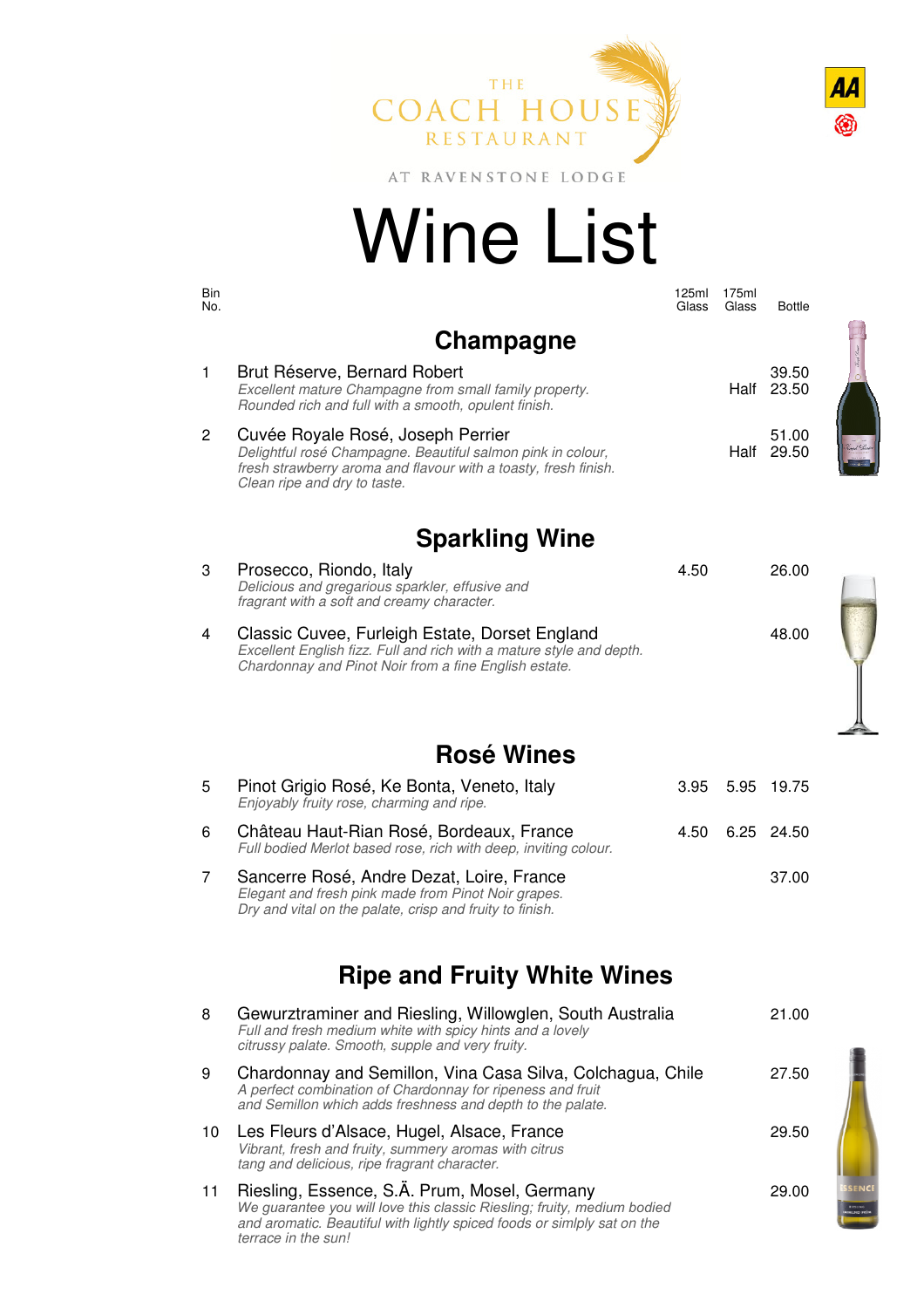| No.              |                                                                                                                                                                                                                                                                       | Glass | Glass | <b>Bottle</b> |                   |
|------------------|-----------------------------------------------------------------------------------------------------------------------------------------------------------------------------------------------------------------------------------------------------------------------|-------|-------|---------------|-------------------|
|                  | <b>Crisp and Lively White Wines</b>                                                                                                                                                                                                                                   |       |       |               |                   |
| 12 <sub>2</sub>  | Sauvignon Blanc, Casa Amada, Colchagua, Chile<br>Crisp, dry white, fresh and zesty.                                                                                                                                                                                   | 4.25  |       | 5.95 21.00    |                   |
| 13               | Chenin Blanc, Cape 1652, Western Cape, South Africa<br>Delightfully aromatic and fruity white, lovely summer freshness,<br>with green apple crunch and soft honey undertones.                                                                                         |       |       | 22.50         | <b>CAPE 1652</b>  |
| 14               | Pinot Grigio, Palazzo Grimani, Veneto, Italy<br>Lemony dry white, subtle and fresh with charming ripeness.                                                                                                                                                            | 4.50  |       | 6.25 23.50    | <b>HENIN BLAN</b> |
| 15               | Sauvignon Blanc, Barton, Walker Bay, South Africa<br>Subtle and refreshing this refined Sauvignon has delicious gooseberry<br>tang with a lively palate and a vibrant, effusive character to finish.                                                                  |       |       | 26.00         |                   |
| 16               | The English House, Three Choirs, Gloucestershire, England<br>Surprisingly vibrant and fruity dry white from the English vineyard.<br>Tangy and fragrant with a Sauvignon-esque style. Herbaceous<br>on the nose with a crisp character.                               |       |       | 26.00         |                   |
| 17 <sup>17</sup> | Vinho Verde, Quintas do Homem, Portugal<br>Smooth, tangy white from the Loureiro grape variety which is considered<br>the best for this top example. Great with fish and white meats the lovely<br>grapey richness combines will with freshening crispness to finish. |       |       | 29.50         |                   |
| 18               | Assyrtiko, Lyrarakis, Crete, Greece<br>Super modern style white wine harvested from high altitude vineyards in<br>the East of Crete. Delicious with fish and seafood, it is crisp and freshly dry.                                                                    |       |       | 29.50         | <b>HOMEM</b>      |
| 19               | Sauvignon Blanc, Tindall, Marlborough, New Zealand<br>Organically cultivated Sauvignon Blanc from the Sowham family.<br>Quite opulent on the palate with good depth and a rich style.                                                                                 |       |       | 33.50         |                   |
| 20               | Sancerre, Andre Dezat, Loire, France<br>Intense and crisp white, herbaceous and distinctive                                                                                                                                                                           |       |       | 37.00         |                   |

an an Italia.<br>Casa di lia

### **Fuller Bodied White Wines**

this exceptional Sauvignon is of the highest quality.

| 21 | Chardonnay Reserva, Casa Silva, Colchagua, Chile<br>Tropical fruit and light vanilla aromas on the nose,<br>a superb example of the Chilean Chardonnay style.                                                                 | 4.95 | 6.95 27.00 |
|----|-------------------------------------------------------------------------------------------------------------------------------------------------------------------------------------------------------------------------------|------|------------|
| 22 | Verdelho, Don Cristobal, Mendoza, Argentina<br>Delicious full bodied white wine. Ripe and richly flavoured this<br>has plenty of tropical fruit with a smooth, rounded palate.                                                |      | 27.00      |
| 23 | Muscadet de Sevre et Maine Sur Lie, Vieilles Vignes,<br>Comte Leloup, Loire, France<br>Deliciously opulent and rich white, old vines make lower yields to<br>add depth and concentration to the palate, perfect with seafood. |      | 28.00      |
| 24 | Viognier Reserva, Casa Silva, Colchagua, Chile<br>Peachy, ripe and fruity, full on the palate with a wealth of flavour.<br>Organic vineyards give a rounded and opulent wine that is perfect<br>with white meats.             |      | 28.00      |
| 25 | Chardonnay, District 7, Scheid, California<br>Beautifully made Chardonnay with balanced oak and peachy flavours.<br>Delicious and full with refined roundness in the mouth.<br>Made from ethically cultivated grapes.         |      | 32.00      |
| 26 | Grüner Veltliner, Von den Terrassen,<br>Joseph Ehmoser, Wagram, Austria<br>An intriguing grape variety, Grüner has an interesting mix of flavours.<br>Herb and white stone fruits with a touch of spice and white pepper.     |      | 33.00      |
| 27 | Petit Chablis, Domaine Christophe Patrice, France<br>Ebullient, unoaked Chardonnay, firm and fruity,<br>steely dry white that fills the palate, great with fish.                                                              |      | 36.00      |

#### Bin 125ml 175ml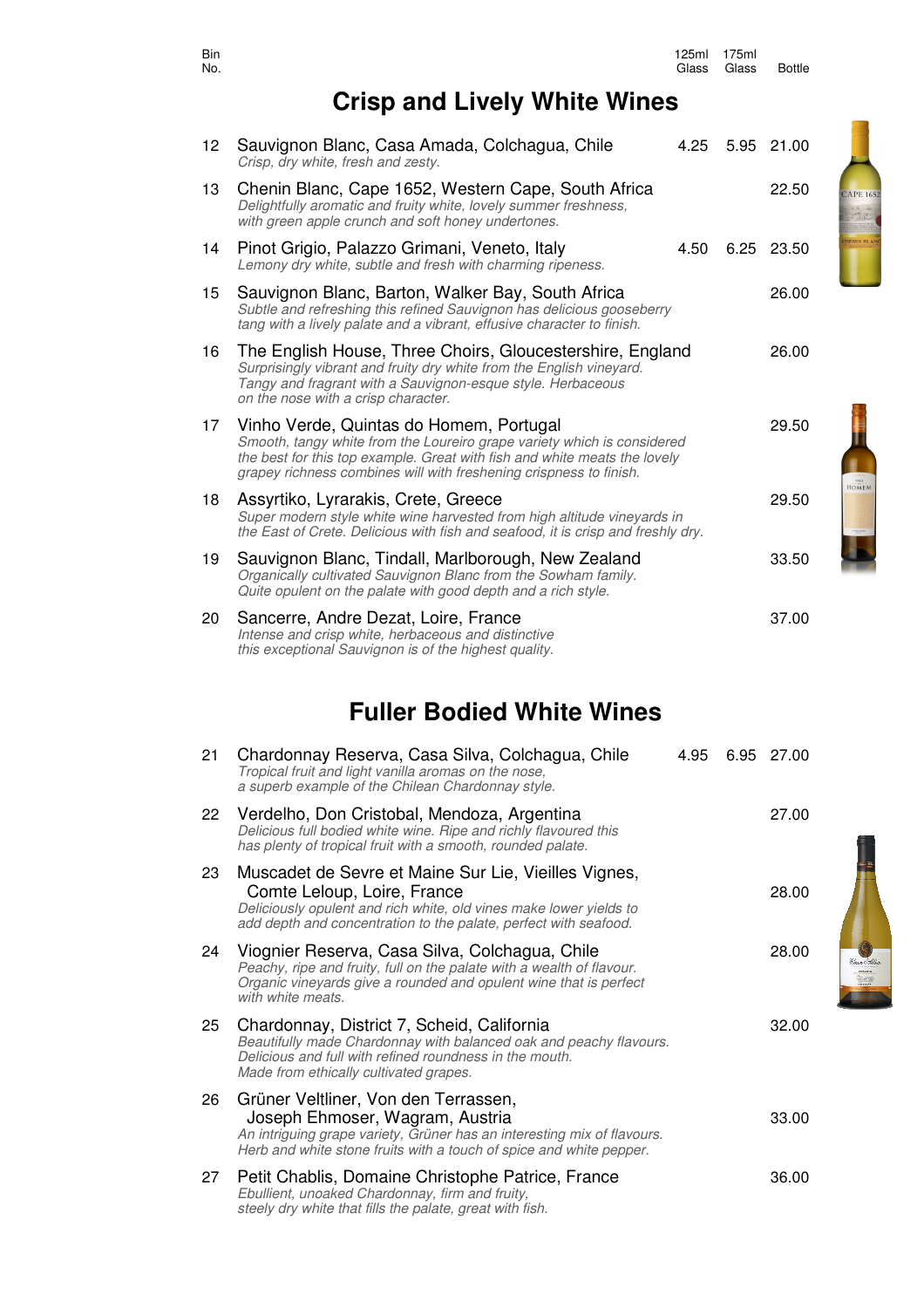| Bin<br>No. |                                                                                                                                                                                                                                                    | 125ml<br>Glass | 175ml<br>Glass | <b>Bottle</b> |
|------------|----------------------------------------------------------------------------------------------------------------------------------------------------------------------------------------------------------------------------------------------------|----------------|----------------|---------------|
|            | <b>Medium Bodied, Elegant Red Wines</b>                                                                                                                                                                                                            |                |                |               |
| 28         | Merlot, Casa Amada, Colchagua, Chile<br>Smooth, velvety red with blackcurranty ripeness and juicy finish.                                                                                                                                          | 4.25           | 5.95           | 21.00         |
| 29.        | Le Sabounet du Rhone, Roger Sabon, France<br>Medium bodied, ripe and fresh red, raspberry zest and supple<br>tannins, an elegant, balanced sibling for Sabon's Rhone wines.                                                                        |                |                | 23.50         |
| 30         | Valpolicella, Alpha Zeta, Veneto, Italy<br>Inviting black cherry flavours, smooth medium<br>body and supple, and easy on the finish.                                                                                                               |                |                | 27.50         |
| 31         | Gamay de Touraine, J.C. Mandard, Loire, France<br>More usually associated with Beaujolais, the Gamay grape also<br>thrives in the Loire. Juicy and open, medium weight with black<br>cherry fruit and supple tannins. Easy and enjoyable red wine. |                |                | 28.00         |
| 32         | Pinot Noir, Santa Macarena, Aconcagua, Chile<br>Velvety smooth, fragrant Pinot. Plum and violet<br>aromas on the nose, pliant and fresh to taste.                                                                                                  |                |                | 29.00         |
| 33         | Fleurie, Andre Colonge, Beaujolais, France<br>Plump, rounded and elegant red from the Gamay grape.<br>The "Queen of Beaujolais" has a sumptuous, opulent                                                                                           |                |                | 36.00         |

### **Warming and Spicy Red Wines**

palate with great ripeness and depth.

| 34 | Cabernet Sauvignon, La Galiniere, Peyriac, France<br>Warm, rich and full Cabernet, Blackberry flavours with<br>structured tannins and a smooth, intense finish.                                                                                                                              | 4.50 | 6.25 23.00 |
|----|----------------------------------------------------------------------------------------------------------------------------------------------------------------------------------------------------------------------------------------------------------------------------------------------|------|------------|
| 35 | Estate Red, Terra d'Alter, Alentejano, Portugal<br>A magnificent blend of Portuguese grape varieties, Trincadeira<br>and Aragonez, with Syrah. Ripe and rewarding with nice intensity<br>and a supple, smoky character.                                                                      |      | 27.00      |
| 36 | Shiraz Vat 8, Deen de Bortoli, South Australia<br>Vibrant and spicy red, warm and intense with<br>plenty of depth and full, but an easy going finish.                                                                                                                                        |      | 28.00      |
| 37 | Cotes-du-Rhone, Domaine La Soumade, France<br>Full bodied, dark and robust red. Plenty of flavour<br>with spicy warmth and a rich, bramble fruit palate.                                                                                                                                     |      | 29.50      |
| 38 | Pinotage "Greywacke", Cape Chamonix,<br>Franschhoek, South Africa<br>We loved this when we tried it, packed full of flavour without being<br>too heavy. Plump and supple with lots of fruit. Greywacke is a<br>particular type of soil which is recognised for producing high quality fruit. |      | 35.00      |
| 39 | Prios Maximus Robles, Los Rios Prieto,<br>Ribero del Duero, Spain<br>A superior Tempranillo from a fine Bodega. Hand harvested grapes<br>are vinified and aged for six moths in oak. Fleshy and full with dark<br>fruit overtones, firm structure and rich, lasting aftertaste.              |      | 32.00      |
| 40 | Legacy Red, Lyrarakis, Crete, Greece<br>A combination of indidgenous Kotsifali grapes with some Shiraz.<br>Ripe, elegant and flavoursome red with plummy notes<br>and a firm spicy character. Excellent with red meats                                                                       |      | 32.00      |

**TERRA** 

 $\begin{picture}(20,20) \put(0,0){\line(1,0){155}} \put(15,0){\line(1,0){155}} \put(15,0){\line(1,0){155}} \put(15,0){\line(1,0){155}} \put(15,0){\line(1,0){155}} \put(15,0){\line(1,0){155}} \put(15,0){\line(1,0){155}} \put(15,0){\line(1,0){155}} \put(15,0){\line(1,0){155}} \put(15,0){\line(1,0){155}} \put(15,0){\line(1,0){155}} \$